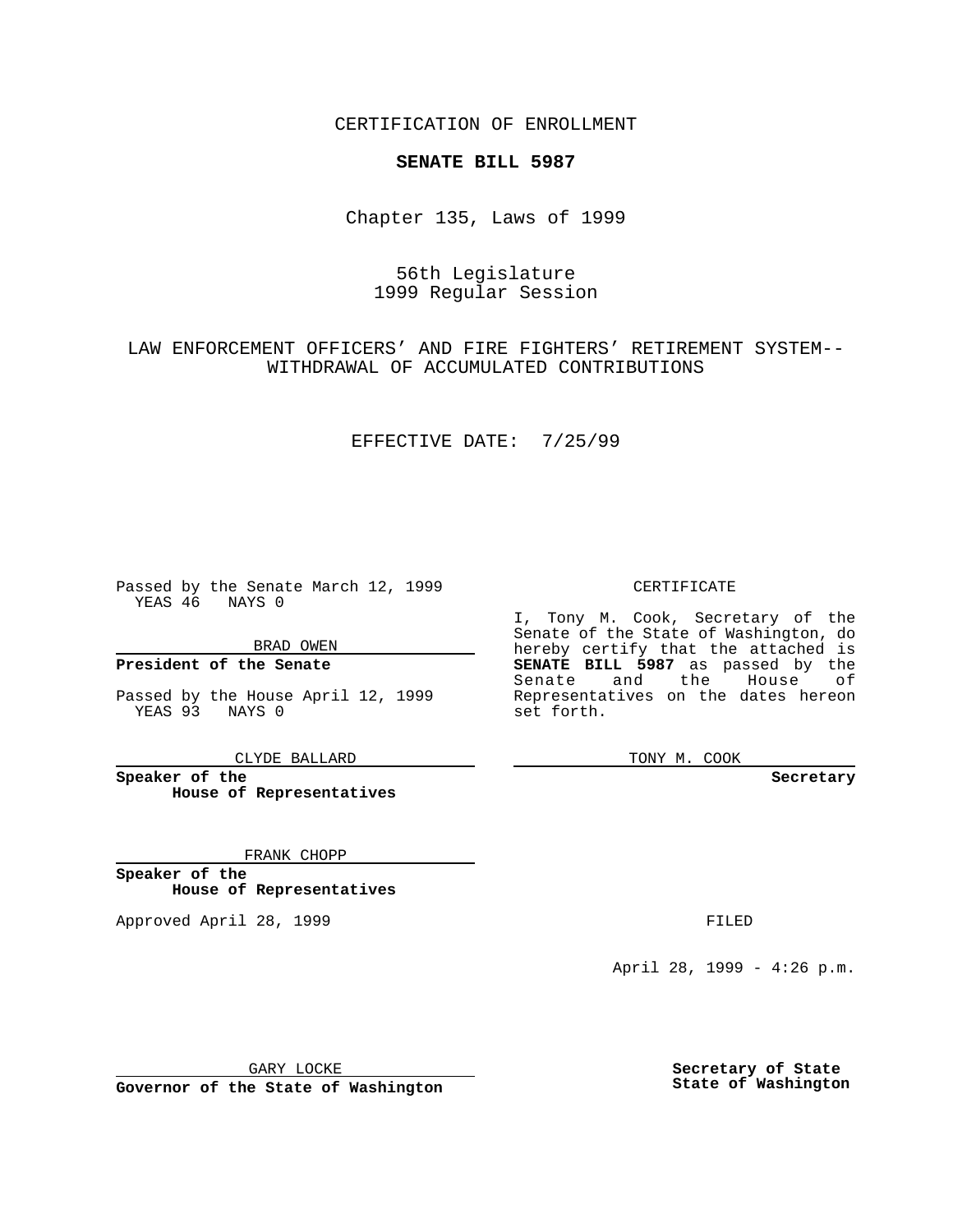# **SENATE BILL 5987** \_\_\_\_\_\_\_\_\_\_\_\_\_\_\_\_\_\_\_\_\_\_\_\_\_\_\_\_\_\_\_\_\_\_\_\_\_\_\_\_\_\_\_\_\_\_\_

\_\_\_\_\_\_\_\_\_\_\_\_\_\_\_\_\_\_\_\_\_\_\_\_\_\_\_\_\_\_\_\_\_\_\_\_\_\_\_\_\_\_\_\_\_\_\_

Passed Legislature - 1999 Regular Session

**State of Washington 56th Legislature 1999 Regular Session**

**By** Senators Goings, Benton, Bauer, Hochstatter, Costa, Gardner and Rasmussen

Read first time 02/18/1999. Referred to Committee on Ways & Means.

 AN ACT Relating to the withdrawal of accumulated contributions under the law enforcement officers' and fire fighters' retirement system; amending RCW 41.26.470; and creating a new section.

BE IT ENACTED BY THE LEGISLATURE OF THE STATE OF WASHINGTON:

 **Sec. 1.** RCW 41.26.470 and 1995 c 144 s 18 are each amended to read as follows:

 (1) A member of the retirement system who becomes totally incapacitated for continued employment by an employer as determined by the director shall be eligible to receive an allowance under the provisions of RCW 41.26.410 through 41.26.550. Such member shall receive a monthly disability allowance computed as provided for in RCW 41.26.420 and shall have such allowance actuarially reduced to reflect the difference in the number of years between age at disability and the attainment of age fifty-five.

 (2) Any member who receives an allowance under the provisions of this section shall be subject to such comprehensive medical examinations as required by the department. If such medical examinations reveal that such a member has recovered from the incapacitating disability and the member is no longer entitled to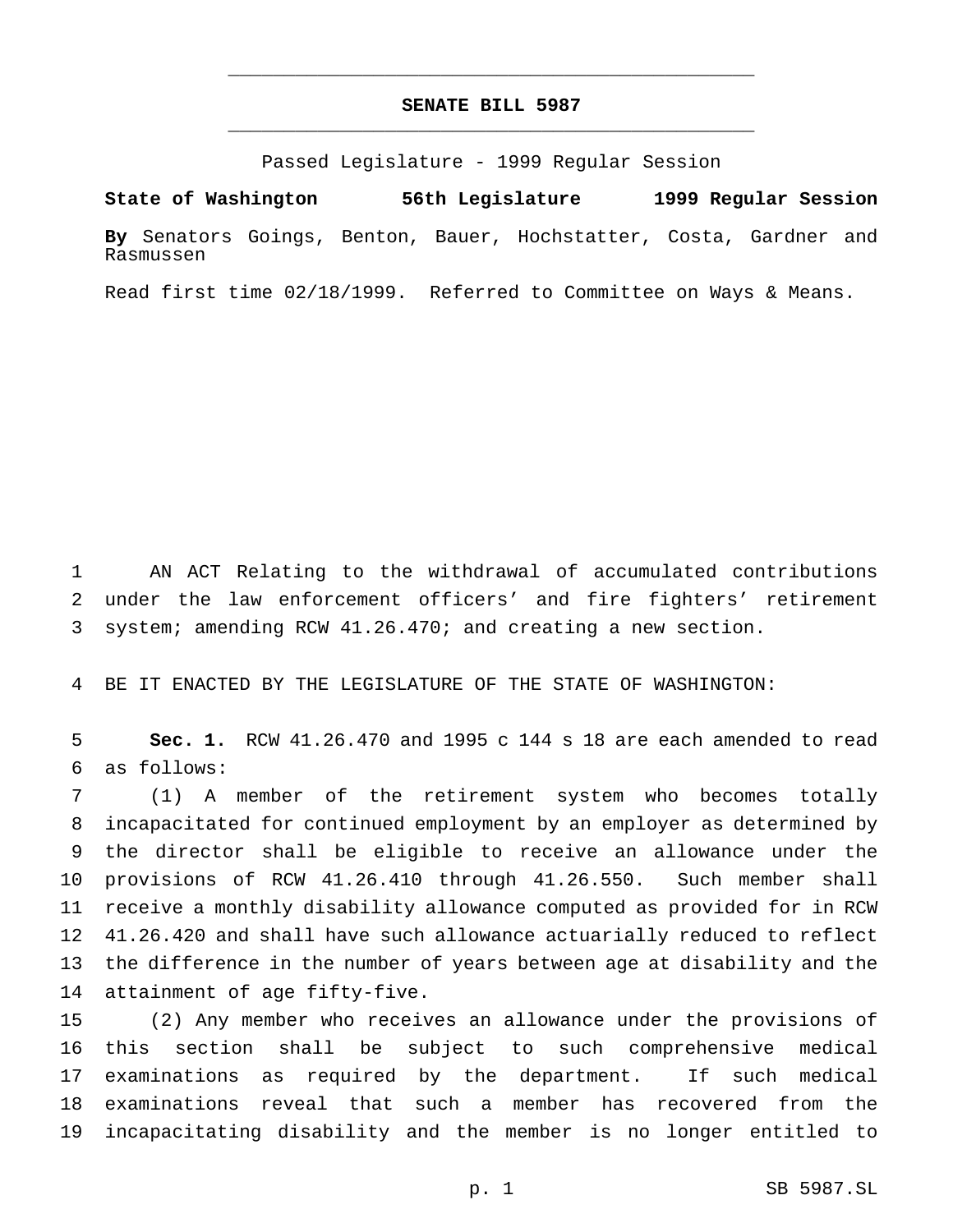benefits under Title 51 RCW, the retirement allowance shall be canceled and the member shall be restored to duty in the same civil service rank, if any, held by the member at the time of retirement or, if unable to perform the duties of the rank, then, at the member's request, in such other like or lesser rank as may be or become open and available, the duties of which the member is then able to perform. In no event shall a member previously drawing a disability allowance be returned or be restored to duty at a salary or rate of pay less than the current salary attached to the rank or position held by the member at the date of the retirement for disability. If the department determines that the member is able to return to service, the member is entitled to notice and a hearing. Both the notice and the hearing shall comply with the requirements of chapter 34.05 RCW, the Administrative Procedure Act.

 (3) Those members subject to this chapter who became disabled in the line of duty on or after July 23, 1989, and who receive benefits under RCW 41.04.500 through 41.04.530 or similar benefits under RCW 41.04.535 shall receive or continue to receive service credit subject to the following:

 (a) No member may receive more than one month's service credit in a calendar month.

 (b) No service credit under this section may be allowed after a member separates or is separated without leave of absence.

 (c) Employer contributions shall be paid by the employer at the rate in effect for the period of the service credited.

 (d) Employee contributions shall be collected by the employer and paid to the department at the rate in effect for the period of service credited.

(e) State contributions shall be as provided in RCW 41.26.450.

 (f) Contributions shall be based on the regular compensation which the member would have received had the disability not occurred.

 (g) The service and compensation credit under this section shall be granted for a period not to exceed six consecutive months.

 (h) Should the legislature revoke the service credit authorized under this section or repeal this section, no affected employee is entitled to receive the credit as a matter of contractual right.

 (4)(a) If the recipient of a monthly retirement allowance under this section dies before the total of the retirement allowance paid to the recipient equals the amount of the accumulated contributions at the